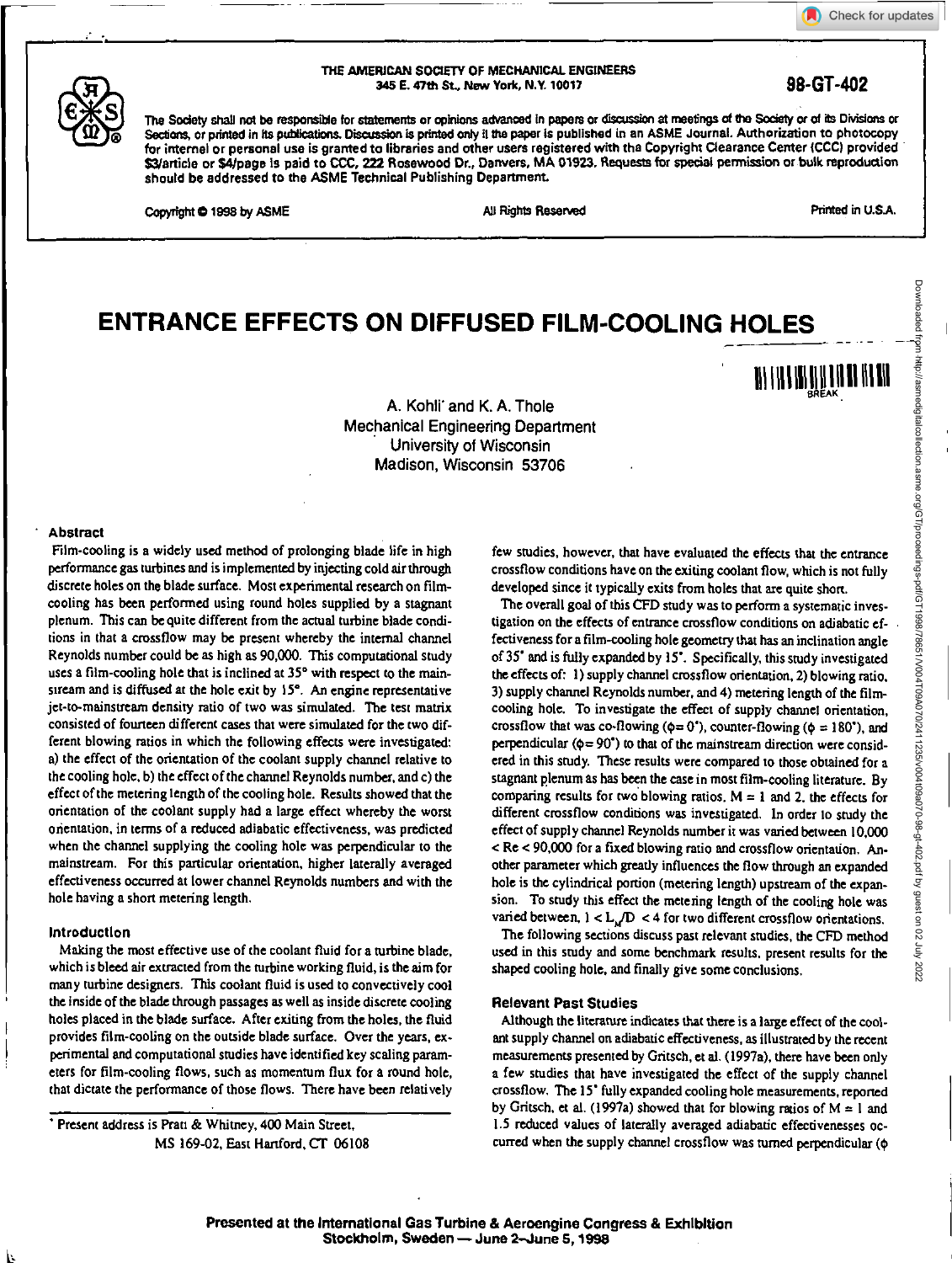$= 90^{\circ}$ ) as compared to the case when there was a co-flowing supply ( $\phi =$ 0'). For the same mainstream and coolant supply channel conditions, their results for the round hole indicated no effect at a near-optimal blowing ratio of  $M = 0.5$ . At a higher mass flux ratio of  $M = 1$ , complementary flowfield studies reported by Thole, et al. (1997) indicated there were significant flowfield differences as the channel Reynolds number increased for a co-flowing channel. The adiabatic effectiveness levels for the round hole had the opposite trend to the shaped hole in that at higher blowing ratios for the round hole higher values of laterally averaged effectiveness occurred for the  $\phi = 90^{\circ}$  supply flow direction as compared to the  $\phi = 0$ ' supply flow direction. Since the jet is known to separate at a blowing ratio of  $M = 1$  for a round hole (Sinha, et al., 1991), this opposite trend may be occurring due to the swirling of the jet inside the hole, which will be discussed later in this paper, thereby causing a reduction in the severity of the jet detachment.

Hay, et al. (1983) showed that the crossflow at the jet entrance had a large effect on the discharge coefficient relative to the effect of the erossflow at the hole exit. For example, in the case where there was a co-flowing channel at the hole entrance, as the velocity in the channel increased from  $Ma = 0$  to  $Ma = 0.4$  the discharge coefficient increased by 30%. In contrast, as the exit Mach flow increased from  $Ma = 0$  to  $Ma<sub>u</sub> = 0.5$ , the discharge coefficient decreased by only 10% for pressure ratios of  $1.05 < P$ , /p<sub>n</sub> < 1.4 and remained constant when the pressure ratios were P<sub>,</sub>/p<sub>\_</sub>> 1.4. Similar results were obtained in a recent study involving holes with expanded exits by Gritsch, et al. (1997b). They reported an increase in the discharge coefficient of 40% when the crossflow at the hole entrance was increased from  $Ma = 0$  to  $Ma = 0.6$ .

In their CFD study, Berhe and Patankar (1996) investigated the effect of supplying the coolant to a plenum from different directions, which is distinctly different than investigating the effect of supplying the cooling hole from different channel flow directions, where there is an inlet and an exit to the channel. The results of Berhe and Patankar showed that at a blowing ratio of  $M = 0.5$  and a plenum height of 1D, the adiabatic effectiveness was reduced when the coolant was introduced into the plenum flowing in the parallel but opposite direction (counter-flowing) as the flow at the hole exit.

Burd and Simon (1997) used the same strategy as Berhe and Patankar (1996) whereby they supplied the plenum for their coolant hole from different directions and the only flow exiting the plenum was through the cooling hole. Similar to the results reported by Gritsch, et al. (1997a) for a round film-cooling hole, Burd and Simon (1997) showed that at a

# low mass flux ratio of  $M = 0.5$  there was no effect of the orientation of their plenum supply on the laterally avenged effectiveness values. At a high mass flux ratio of  $M = 1$ , however, Burd and Simon found that the laterally averaged effectiveness values were higher for the counter-flow supply to the plenum. Because this high mass flux ratio jet is also at a high momentum flux ratio  $(I - 1)$ , the jet is separated from the downstream surface. The counter-flow plenum actually helps improve the laterally averaged effectiveness for the separated jet condition since it increases the separation region inside the cooling hole on the leeward side causing very high velocity coolant to exit from the upstream side of the cooling hole. Burd and Simon (1997) attributed this improvement to the fact that because the coolant is exiting from the upstream side of the hole, there is enough streamwise distance to allow the jet to be pushed down before encountering the downstream surface.

Kohli and Thole (1997) presented results from a CFD study in which they compared the performance of a round film-cooling hole to that of a diffused film cooling hole with the same geometry used for the study presented in this paper (15' expanded cooling hole). With a fixed channel Reynolds number, they determined the effect that different crossflow directions at the hole entrance had on adiabatic effectiveness values. They showed that the shaped cooling hole was significantly affected by the flow direction of the coolant supply channel in that 'hot mainstream' ingestion into the cooling hole was the highest for the  $\phi = 90^{\circ}$  case. The hot mainstream ingestion was a key effect in reducing the lateral averaged effectiveness whereby this ingestion was caused by a vortex entraining mainstream fluid into the cooling hole. The ingestion for both the plenum and  $\phi = 180^{\circ}$  cases, were similar and somewhat less while for the  $\phi = 0^{\circ}$  case the least amount of ingestion occured.

It is clear from the literature that currently there are only a few effects that have been studied with regards to the entrance conditions of film-cooling holes. This paper presents results from fourteen different cases whereby the effects of metering hole length, supply channel direction, and supply channel Reynolds number have been studied at two mass flux ratios.

# **Computational Domain and Code Description**

The diffused cooling hole geometry, which will be discussed in further detail in the following section is shown in Figure 1 while the computational domain, which consists of the mainstream flow, the diffused filmcooling hole, and the supply channel, is shown in Figure 2. The sueamwise extent of the computational domain, similar to the past CFD study by Berhe and Patankar(1996), was -19 5 x/D 5 30. A uniform inlet

#### **Nomenclature**

|          | discharge coefficient                                                                                                             |
|----------|-----------------------------------------------------------------------------------------------------------------------------------|
|          | density ratio, $DR = \rho_1/\rho_2$                                                                                               |
| $=$      | height of supply channel                                                                                                          |
| $\equiv$ |                                                                                                                                   |
| ÷        | momentum flux ratio, $I = \rho V_1^2 / \rho U_2^2$<br>turbulent kinetic energy, $k = 3/2$ (U <sub>u</sub> Tu(%)/100) <sup>2</sup> |
| $=$      | length of film cooling hole                                                                                                       |
| $\equiv$ | cylindrical metering length                                                                                                       |
| $=$      | blowing ratio, $M = \rho_i V_j / \rho_u U_u$                                                                                      |
| Ma       | $=$ Mach number                                                                                                                   |
| $\equiv$ | static pressure                                                                                                                   |
| $=$      | pitch distance between film cooling holes                                                                                         |
| $=$      | total pressure in coolant channel                                                                                                 |
| $=$      | Reynolds number using inlet velocity and channel height                                                                           |
|          | turbulence level, Tu = 100 (2/3 k) <sup>05</sup> $\overline{U}$ .                                                                 |
| $=$      | velocity magnitude                                                                                                                |
| $=$      | streamwise direction, see Figure 1                                                                                                |
| $=$      | vertical direction, see Figure 1                                                                                                  |
| $\equiv$ | spanwise direction from hole center                                                                                               |
|          | $C_p =$<br>DR =<br>$\equiv$                                                                                                       |

# Greek

| α                                  | ≕                 | injection angle of film cooling holes                              |
|------------------------------------|-------------------|--------------------------------------------------------------------|
| ε                                  | $\equiv$          | turbulent dissipation rate, $\varepsilon = C_0^{3/4} k^{3/2} / D$  |
|                                    | $=$               | density                                                            |
| р<br>Ф                             | $=$               | angle between supply channel flow and mainstream                   |
| η                                  | $\mathbf{r}$      | adiabatic effectiveness, $\eta = (T_{av} - T_{u})/(T_{i} - T_{u})$ |
| θ                                  |                   | $=$ momentum thickness                                             |
|                                    | $=$               | normalized temperature, $\Theta = (T - T_{-})/(T_{-} - T_{-})$     |
| $\frac{\Theta}{\overline{\Theta}}$ | $=$               | spatially averaged jet temperatures inside the cooling hole        |
| <b>Subscripts</b>                  |                   |                                                                    |
| aw.                                | . .               | adiabatic wall                                                     |
| $\mathbf{c}$                       |                   | $=$ coolant                                                        |
|                                    |                   | $Cl =$ centerline                                                  |
| œ                                  | $\equiv$ $\equiv$ | freestream                                                         |
| j                                  | $\equiv$          | iet                                                                |
| Superscripts                       |                   |                                                                    |
|                                    | $=$               | laterally averaged                                                 |
|                                    | ⋍                 | area averaged                                                      |

2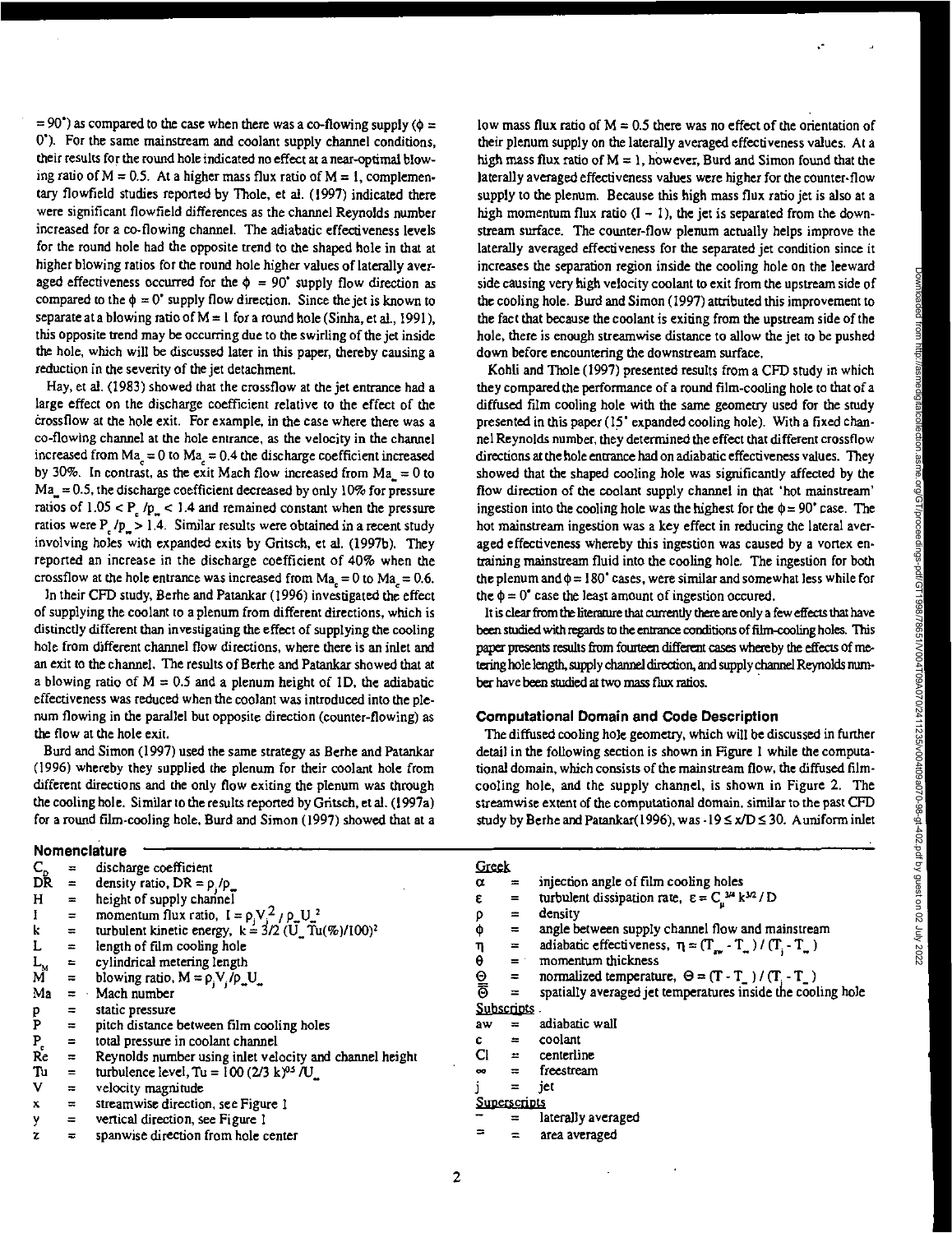

Fig. I Schematic of the shaped film-cooling hole geometry.



Fig. 2. Schematic of the computational domain used in this study, showing the extent of the mainstream flow, supply channel and film-cooling hole.

velocity is applied as a boundary condition at the upstream end of the domain. For the present study, with a free stream velocity of  $U = 10$  m/s, this resulted in a Reynolds number of  $Re_a = 560$  upstream of the film-cooling holes. An outflow boundary condition is applied at the downstream end of the domain since the gradients in the streamwise direction are expected to be small at  $x/D = 30$ . In the vertical direction, the computational domain extends out to  $y/D = 10$  which is sufficiently far away from the film-cooling flowfield to impose a zero gradient boundary condition.

For the case where the coolant supply channel is a plenum and for the case when flow in the supply channel is co-flowing  $(\phi = 0^{\circ})$  or counterflowing ( $\phi$ = 180°) to that of the mainstream flow, a symmetry condition is applied on both the jet centerline and the half-pitch line. Therefore, for these cases the spanwise extent of the computational domain is only  $-3 < 2/D < 0$  and flow in only half the film-cooling hole is modeled. When the flow in the supply channel is in a direction perpendicular ( $\phi =$ 90') to that of the mainstream flow, this symmetry condition cannot be applied at the jet centerline. In this case, the entire film cooling hole is modeled and the domain extends from -3 < z/D < 3 with periodic boundary conditions applied at both half-pitch lines.

The supply channel had a height of  $H/D = 3$  and extends 5D upstream and 5D downstream of the entrance to the film-cooling hole. A uniform inlet velocity was imposed at the upstream end of the supply channel while the velocity at the outlet of the supply channel *was* set according to the desired blowing ratio. Mass conservation was checked to insure that the correct blowing ratio was maintained through the cooling hole and was within 0.1% of the desired value. For a channel inlet velocity of 3.5 m/s the boundary layer developing along the supply channel walls was 4 mm thick (03D) at a location one diameter upstream of the hole entrance. For the supply channel flow in a direction normal to the mainstream flow, the supply channel was rotated about its vertical axis by  $90^{\circ}$ and flow was considered to be in the -z direction. For the plenum case, the same supply channel geometry was used with an appropriate inlet velocity imposed at the bottom face of the entire channel length.

These CFD simulations were completed with a software package by Fluent, Inc., similar to that used by Walters and Leylek (1996), Martin and Thole (1997) and Kohli and Thole (1997). An unstructured mesh was used for these studies whereby grid adaptions are based on the gradients of flow variables of the solutions to achieve grid independent results. Second-order discretization was used for the governing equations for momentum, energy, and turbulence. Turbulence closure was achieved by using the standard k-E model (Launder and Spalding, 1974) with nonequilibrium wall functions (Kim and Choudhury, 1995).

Figure 3 shows the initial grid for the diffused film-cooling hole before adaption. The average cell skewness for the tetrahedral unstructured grids was 0.33 with the cells near the wall maintaining an average height of  $y^* = 20$ , which was required in order to use the wall function approach correctly. The average number of cells for the shaped hole simulations was 180,000 for the half-hole simulations and 220,000 cells for the entire hole. Typically, each simulation was split into six partitions and was run in parallel on an IBM SP/2 computer. Solution initialization was done using the freestream velocity and temperature and flow solutions were obtained using an under-relaxation parameter of 0.2 for momentum, k and E. For each case, a solution to the momentum equation (with the supply channel at the freestream temperature) was obtained before beginning the energy solution (with the supply channel temperature such that  $DR = 2$ ). To insure that a grid independent solution was obtained, it was verified that further gradient adaption changed the value of laterally averaged effectiveness monitored near the hole by less than  $\Delta \eta = 0.005$ . The total number of iterations required for convergence was about 2000. For these solutions, values of centerline and laterally averaged effectiveness monitored near the hole over the last 1000 iterations changed by less than  $\Delta \eta_{\text{c}} = 0.001$  and  $\Delta \bar{\eta} = 0.0001$ respectively. At the same time values of the velocity magnitude monitored over and inside the film cooling hole changed less than  $\Delta V = 0.003$  m/s.



Fig. 3 An example of the intial unstructured grid used for the simulations in this study.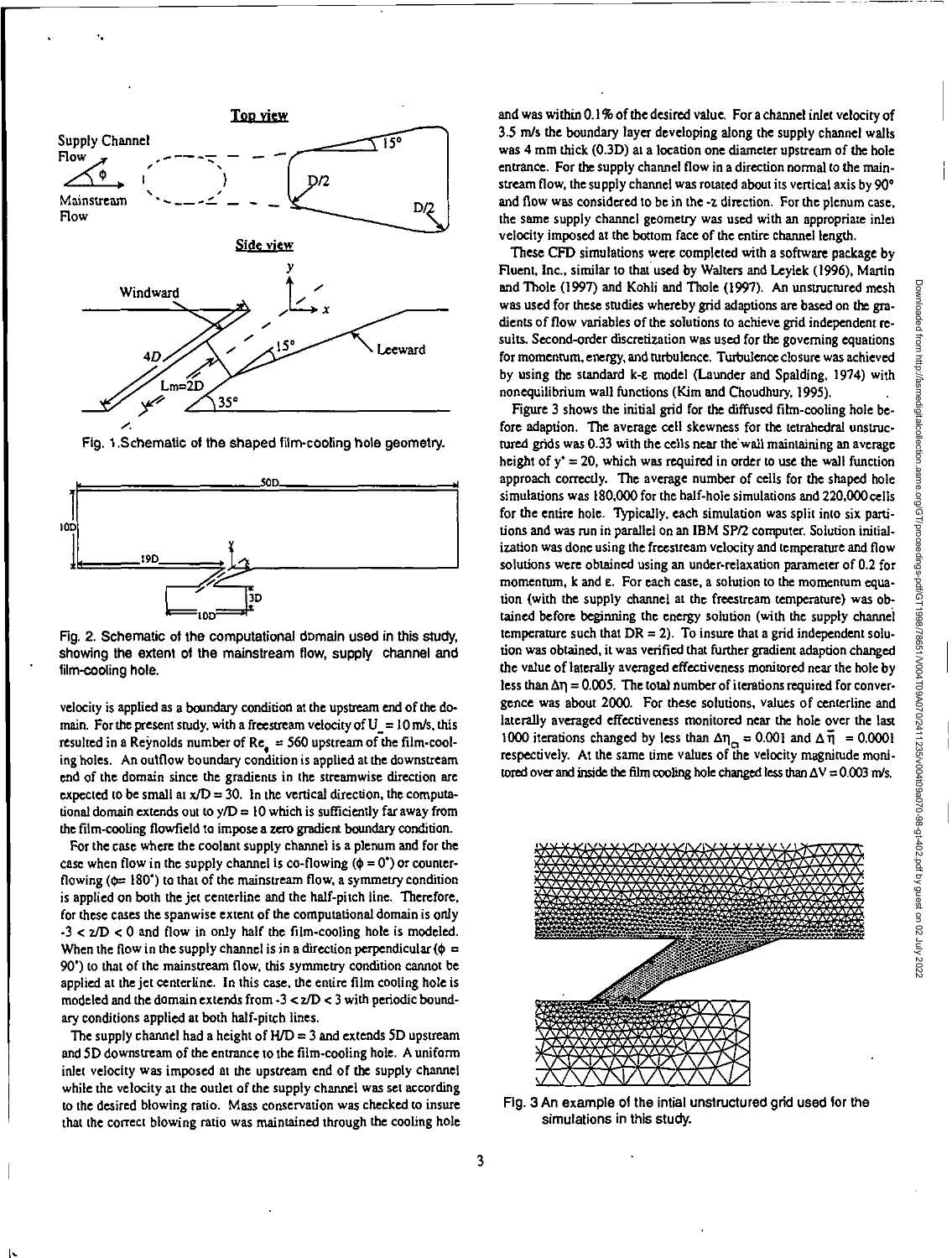### Hole Geometries and Test Cases

The fully diffused cooling hole geometry used for this study was angled at  $\alpha = 35^{\circ}$  to the mainstream, had a hole diameter of D = 12.7 mm, and a length-to-diameter ratio of  $LD = 4$  as shown in Figure 1. For the baseline case, the length of the cylindrical metering length was  $L_n/D = 2$ , after which it expanded at 15° in both the forward and lateral directions. In the expanded portion of the cooling hole the inside corners were rounded to have a radius of one-half the hole diameter. At the hole exit plane, the cooling hole had a streamwise extent of 3.8D and a spanwise extent of 1.8D. For all simulations in this study the cooling holes were considered to be spaced P/D = 6 apart, the density ratio was kept fixed at DR = 2, and the mainstream velocity at the hole exit was kept fixed at 10 m/s. Note that the origin for the cooling hole is at the center of the cylindrical part of the hole projected onto the exit plane.

Table la shows the two blowing ratios and four different crossflow cases investigated for the coolant supply channel. These four crossflow cases were a plenum supply, a supply channel that was co-flowing ( $\phi =$ 0') or counter-flowing ( $\phi = 180$ °), and a supply channel that was flowing in a direction perpendicular to the mainstream flow ( $\phi = 90$ ). For the  $\phi$  $= 0^{\circ}$ , 90°, and 180° cases, the supply channel velocity and height was set to 3.5 m/s and  $H/D = 3$ , which provided a channel Reynolds number of  $Re = 30,000$ . This channel Reynolds number and a metering length of  $L_y/D = 2$  was used for all the cases listed in Table 1a.

The test matrix for studying the effect of the supply channel Reynolds number is shown in Table lb. The three different Reynolds numbers were achieved by using supply channel inlet velocities of 1.17, 3.5, and 10.5 m/s. These cases were done for a crossflow angle of  $\phi = 90^{\circ}$  and a metering length of  $L_n/D = 2$ . Table 1c lists the cases used to study the effect of changing the metering length. Two different crossflow conditions were used to study the effect of changing the metering length between  $1 < L_{\nu}/D < 4$ . In all, fourteen cases were used to study the effects of changing different parameters affecting the rum-cooling performance.

Table 1a. Test Matrix for Blowing Ratio and Channel Orientation Effects

|         | $\sqrt{D}$ = 2, Re = 30,000 |         |                     |                      |
|---------|-----------------------------|---------|---------------------|----------------------|
|         | Plenum                      | $0 = 0$ | $\phi = 90^{\circ}$ | $\phi = 180^{\circ}$ |
| $M = 1$ |                             |         |                     |                      |
| $M = 2$ |                             |         |                     |                      |

Table 1b. Test Matrix for Channel Reynolds Number Effects

|         | $L/D = 2, \phi = 90^{\circ}$ |  |                                           |
|---------|------------------------------|--|-------------------------------------------|
|         |                              |  | $Re = 10,000$ $Re = 30,000$ $Re = 90,000$ |
| $M = 2$ |                              |  |                                           |

Table 1c. Test Matrix for Metering Length Effects

|                     | $Re = 30.000, M = 2$ |                |           |
|---------------------|----------------------|----------------|-----------|
|                     | L ∕D = I             | $L_{M}$ /D = 2 | $L/D = 4$ |
| Plenum              |                      |                |           |
| $\phi = 90^{\circ}$ |                      |                |           |

#### Results

The following sections discuss the predictions of the film-cooling performance obtained for the test matrix given in Tables la-c. In each section of the results comparison will be made to relevant data available in the open literature. Prior to discussing the adiabatic effectiveness values, the discharge coefficients for each case will be presented. For each parameter being studied, first the laterally averaged surface adiabatic results are presented. Next, the extent of ingestion into the film-cooling hole is discussed. For some cases additional results in terms of surface contours of adiabatic effectiveness and details of the flow inside the filmcooling hole are provided to explain the observed trends.

#### Discharge Coefficient Results

Comparing discharge coefficients is important because it represents one check on how accurately the flow through the cooling hole is being predicted. This comparison is made difficult because of the fact that these results are for very low pressure ratios ( $P/p$  ~ 1.02) which typically have higher experimental uncertainties. Most experimental data available in the literature are for much higher pressure ratios and different hole geometries, such as a round hole. Thus, comparisons to the literature were also made using results from our previous paper (Kohli and Thole, 1997) which included a round hole geometry. Table 2a gives the results for the round hole and are compared with data from the literature. Note that our data is for a cooling hole length-to-diameter ratio of  $LD = 4$  inclined at 35' while the data from the literature is for an  $LD = 6$  inclined at 30'. Overall there is good agreement between the predicted and measured values,

|  | <u>Table 2a. Discharge Coefficients for a Round Film-Cooling Hole</u> |  |  |
|--|-----------------------------------------------------------------------|--|--|
|  |                                                                       |  |  |

| Cross-Flow | P/p   |      | $C_n$ from Literature             |
|------------|-------|------|-----------------------------------|
| l Plenum   | 1.011 | 0.51 | 0.51 from Gritsch, et al. (1997b) |
| o=0°       | 1.002 | 0.55 | 0.50 from Hay, et al. (1983)      |
| ு 90°      | 1.004 | 0.43 |                                   |

Table 2b gives the discharge coefficients for all of the CFD cases tha were investigated for the diffused film cooling hole. Note that all the pressure ratios for the diffused film-cooling hole are quite small at  $P/p$ . —1.02. The one comparison that can be made to the literature is for the case of the plenum with  $L<sub>M</sub>/D = 4$ . Data from Gritsch, et al. (1997b) indicates a  $C_p = 0.78$  as compared with our predictions of  $C_p = 0.81$ .

Downloaded from http://asmedigitalcollection.asme.org/GT/proceedings-pdf/GT1998/78651/V004T09A070/2411235/v004t09a070-98-gt-402.pdf by guest on 02 July 2022

There are a number of evident trends from these predicted results. As the hole metering length increases, the discharge coefficient increases. Hay and Lampard (1995) showed similar trends for a 90' flared hole at low pressure ratios. There is a clear effect of the crossflow orientation on the discharge coefficient as indicated for the  $L_{\mu}/D = 2$  cases. For example, at  $M = 1$  the discharge coefficient ranged between  $0.55 < C<sub>n</sub>$ 1.04 for the different crossflow orientations. Note that a discharge coefficient greater than unity indicates that there may be a slight pressure recovery through the diffuser of the cooling hole as also discussed by Gritsch, et al. (1997).

Another trend which can be seen from the results is that the discharge coefficient decreases with increasing supply channel Reynolds numbers. This is consistent with the results presented by both Rohde, et al. (1969) and Byerley, et al. (1988) who showed that for lower velocity head (higher channel Reynolds numbers), there is a decrease in the discharge coefficient

|                             | Cross-Flow           | $M = 1$ | $M = 2$ |
|-----------------------------|----------------------|---------|---------|
| $Lu/D = 1$ , Re = 30,000    | Plenum               |         | 0.66    |
| $L_y/D = 1$ , Re = 30,000   | $\phi = 90^{\circ}$  |         | 0.67    |
| $Lv/D = 2$ , Re = 30,000    | Plenum               | 0.77    | 0.77    |
| $Lv/D = 2$ , Re = 30,000    | $\Phi = 0^{\circ}$   | 1.04    | 0.90    |
| $L_v/D = 2$ , Re = 30,000   | $\phi = 180^{\circ}$ | 0.55    | 0.64    |
| $L_y/D = 2$ , Re = 30,000   | $\phi = 90$          | 0.68    | 0.72    |
| $L_y/D = 4$ , $Re = 30,000$ | Plenum               |         | 0.81    |
| $L_y/D = 4$ , Re = 30,000   | $\phi = 90^{\circ}$  |         | 0.78    |
| $Lv/D = 2$ , Re = 10,000    | $\phi = 90^{\circ}$  |         | 0.76    |
| $Lu/D = 2$ , Re = 90,000    | $\phi = 90^{\circ}$  |         | 0.62    |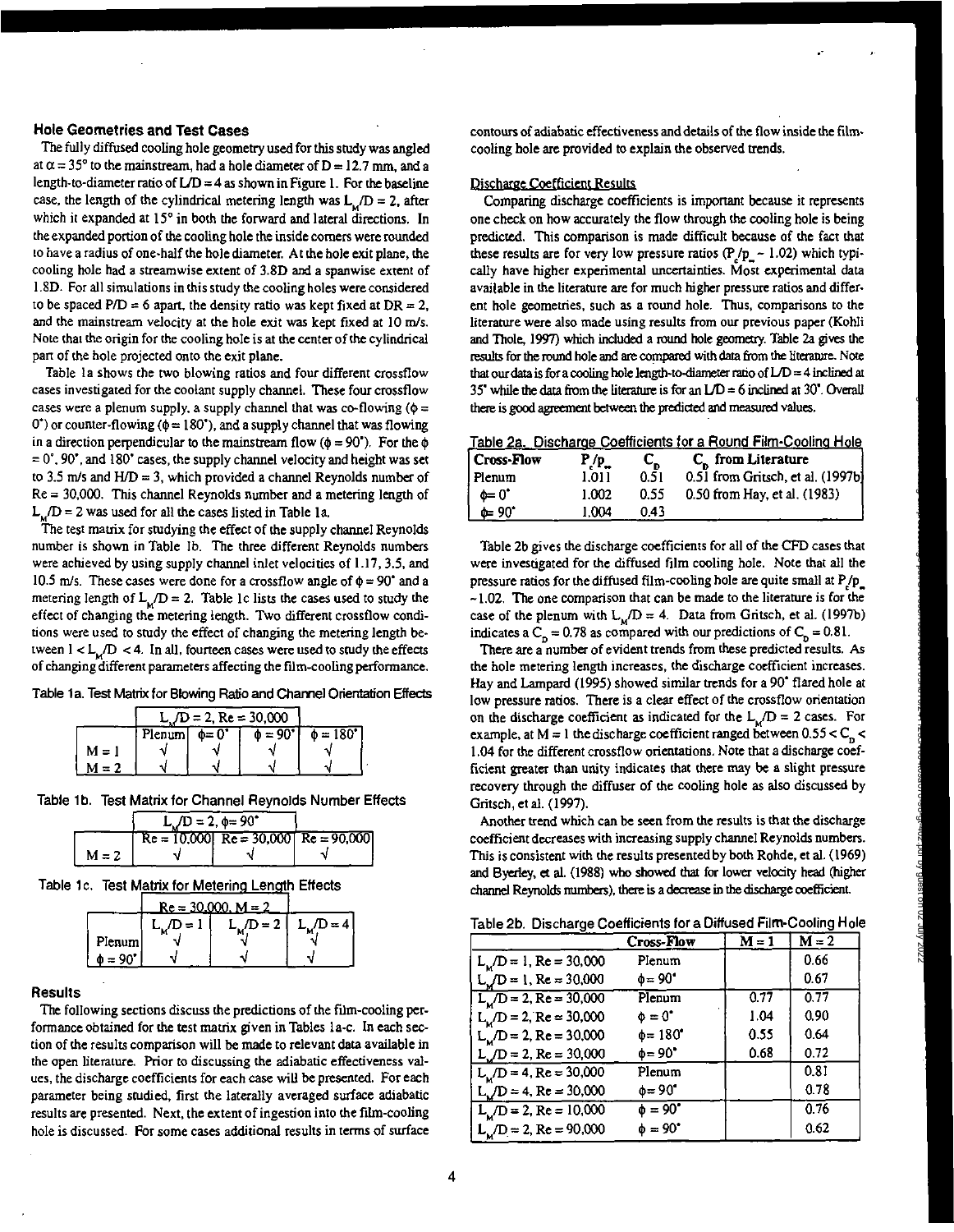In addition to good agreement between the predicted and measured discharge coefficients, flowfield comparisons were also made to the data presented by Thole, et al. (1997) who measured very high turbulence levels exiting the diffused cooling hole. The exiting turbulence levels from the holes are comparable to those measured, between  $10\% \leq Tu \leq$ 14% for  $M = 1$ . These high turbulence levels were due to the jet being separated inside the cooling hole, as is predicted in all of our simulations **4** of the 15' diffused cooling hole. Both the discharge coefficient agreement and turbulence level predictions give us confidence in our ability to predict the flow through these diffused film-cooling holes.

#### **Results**

This section presents the adiabatic effectiveness predictions for the various test cases previously described. The effects of different channel orientations at two mass flux ratios will be discussed followed by discussions on the effect of channel Reynolds number and hole metering length.

#### Effect of Supply Channel Orientation at Different Mass Flux Ratios

The effects of blowing ratio and supply channel orientation on the laterally averaged adiabatic effectiveness are shown in Figure 4a. Also



Fig. 48 Laterally averaged effectiveness as a function of blowing ratio and supply channel orientation for  $L_n/D = 2$  and Re = 30,000.

 $\begin{picture}(100,10)(-20,0) \put(0,0){\line(1,0){100}} \put(10,0){\line(1,0){100}} \put(10,0){\line(1,0){100}} \put(10,0){\line(1,0){100}} \put(10,0){\line(1,0){100}} \put(10,0){\line(1,0){100}} \put(10,0){\line(1,0){100}} \put(10,0){\line(1,0){100}} \put(10,0){\line(1,0){100}} \put(10,0){\line(1,0){100}} \put(10,0){\line(1,$ 3 Plenum 1 z/D 0  $\begin{picture}(42,17) \put(0,0){\line(1,0){10}} \put(15,0){\line(1,0){10}} \put(15,0){\line(1,0){10}} \put(15,0){\line(1,0){10}} \put(15,0){\line(1,0){10}} \put(15,0){\line(1,0){10}} \put(15,0){\line(1,0){10}} \put(15,0){\line(1,0){10}} \put(15,0){\line(1,0){10}} \put(15,0){\line(1,0){10}} \put(15,0){\line(1,0){10}} \put(15,0){\line(1$  $\cdot$ 03.<br>0.1 2 **-**  3 À 12 15 IS 21 24 27 30 3 • 90' ć **z/D o**   $\frac{1}{21}$ 2 3  $12 \t 15 \t 18 \t 21 \t 24 \t 27 \t 30$ 18 21 24 27 KID



shown in Figure 4a is a comparison of our predictions with the experimental data of Gritsch, et al. (1997a) where the agreement is very good for the plenum case. As expected, the high blowing ratio case of  $M = 2$ outperforms the  $M = 1$  case for all supply channel orientations with the exception of very close to the cooling hole for the  $\phi = 90^{\circ}$  case. The CFD predictions indicate that similar effects are seen at both blowing ratios with the  $\phi = 0$ ' case having slightly higher laterally averaged effectiveness values than the plenum case. The  $\phi = 180^\circ$  case shows effectiveness values similar to those of the plenum case. For both blowing ratios there is a significant reduction of effectiveness for the  $\phi = 90^{\circ}$  coolant channel crossflow with a larger effect occurring at  $M = 2$ . This is consistent with the experimental results presented by Gritsch, et al. (1997a) who showed a larger change in the reduction of effectiveness levels at higher blowing ratios for high freestream Mach numbers of Ma = 0.6. This is not only relevant from a film-cooling design perspective, but is also important when using experimental data from film-cooling studies whereby the cooling hole was supplied by a plenum.

The local adiabatic effectiveness contours for the plenum and  $\phi = 90$ ' cases at  $M = 2$  are given in Figure 4b. Note that the orientation of the supply channel flow is in **the** -z direction and that the contours for the plenum case have been mirrored to get a complete view. These contours clearly show a very skewed jet exiting the film-cooling hole for the  $\phi =$ 90' case. Although the peak levels extend further downstream for the 0  $= 90^{\circ}$  case in the near-hole region, the overall width of the jet is much narrower. Although the  $\phi = 0^{\circ}$  and 180° are not shown here, the contours are very similar to the plenum case. These predictions indicate the same effects at  $M = 1$  (Kohli and Thole, 1997).

Figure 4c presents the hot mainstream ingestion within the film-cooling hole. These values are the spatially-averaged jet temperatures at a given depth inside the cooling hole where  $\overline{\Theta} = 1$  represents undiluted jet fluid. Note that y is measured vertically down into the hole from the top plate surface and  $y/D = -1.55$  is at the start of the hole expansion. As can be seen in Figure 4b, ingestion inside the film-cooling hole is significantly larger for the  $\phi = 90^{\circ}$  case for both blowing ratios in comparison with the other supply channel orientations. The co-flowing channel is slightly better than the other orientations. Note that the larger reduction in effectiveness for the higher blowing ratio case of  $M = 2$  also corresponds to the case having the deepest ingestion into the film-cooling hole.

> **0**  -0.2  $\bullet$ -0.6 y/0 -0.8

> > -1

-1.:

43

 $\overline{M}$ a T

٠a٠  $4 - 0^{\circ}$  $-10$ 

- Pirms

 $• - 90$ 

 $\frac{1.6}{0.6}$ 



Downloaded from http://asmedigitalcollection.asme.org/GT/proceedings-pdf/GT1998/78651/V004T09A070/2411235/v004t09a070-98-gt-402.pdf by guest on 02 July 202200whoaded from http://asmedigitalcollection.asme.org/GT/proceedings-pdf/GT1998/70984070/2411235/v0409a070-98-gt-402-pdf by guest on 02 July 2022

Fig. 4c Ingestion within the film-cooling hole as a function of blowing ratio and supply channel orientation for  $L<sub>a</sub>/D = 2$  and Re = 30,000.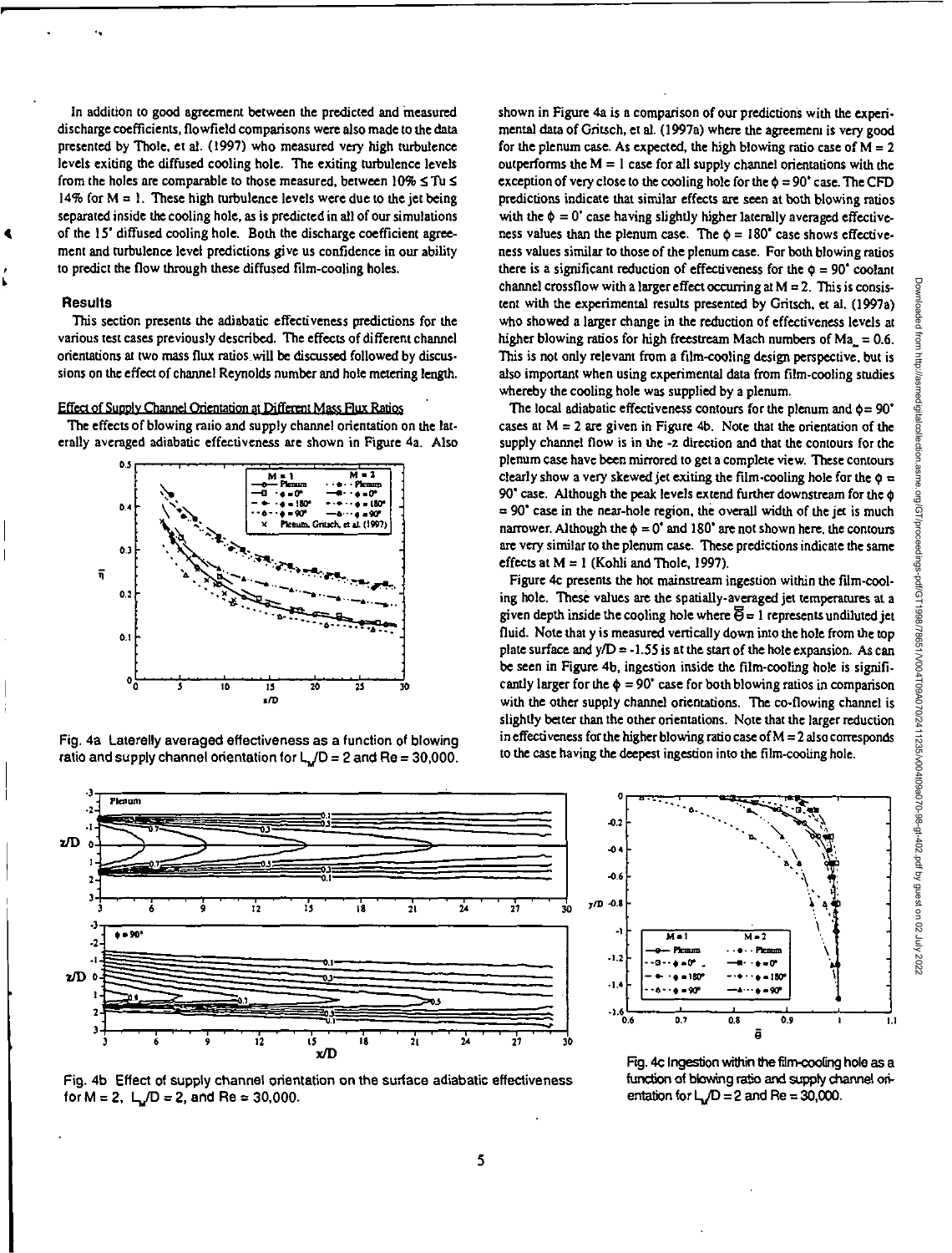# Effect of Channel Reynolds Number

The effect of channel Reynolds number was investigated for a metering length-to-diameter ratio of  $L<sub>M</sub>/D = 2$  and supply channel orientation of  $\phi = 90^{\circ}$ . Figure 5a shows the laterally averaged effectiveness values for supply channel Reynolds numbers between 10,000 < Re < 90,000. These supply channel Reynolds numbers are typical of those found in internal cooling passages of turbine blades (Han, 1984). Except in the near-hole region, the results for Re = 30,000 and 90,000 are very similar. There is a significant improvement in effectiveness, however, for the lowest Reynolds number investigated in this study,  $Re = 10,000$ .



Fig. 5a Laterally averaged effectiveness as a function of supply channel Reynolds number for  $M = 2$ ,  $\phi = 90^\circ$ , and L<sub>N</sub>/D = 2.

Unlike the laterally averaged *effectiveness* results, a drastic difference is seen in the surface adiabatic contour patterns between the  $Re = 30,000$ and 90,000 cases. Figure 5b shows that for both the Re = 10,000 and 30,000 cases the jet exits in a skewed manner. As the Reynolds is increased to Re= 90,000 in addition to the peak seen for the lower Reynolds number cases, a second lower peak in effectiveness occurs on the -z side of the hole. This second peak causes the increased average effectiveness values in the near-hole region as was shown in Figure 5a.

These double peaks in the surface effectiveness were also reported by Gritsch et al. (1997a) for their  $M = 1$  case with a strong  $\phi = 90^{\circ}$  crossflow. The difference, however, between these predictions and the measurements of Gritsch, et al. (1997a) is that the larger peak occurs on opposite sides of the cooling hole with respect to the direction of the crossflow at the hole entrance. These predictions indicate that the larger peak is on the channel flow upstream side of the hole while their measurements indicate it is on the downstream side of the hole. This can be explained by the fact that their cooling hole has an  $LD = 6$  which allows the jet to complete another half-turn before exiting the hole, as shown in Figure 5c by the pathlines inside the hole.

Figure 5c shows the pathlines inside the film-cooling hole for the high and low Reynolds number cases respectively. As seen in Figure Sc, for the high Reynolds number case, the pathlines indicate a strong turning of the jet as it progresses through the hole with the higher jet velocities exiting from the +z direction of the hole. At the low Reynolds number, however, there is hardly any turning inside the hole.







Downloaded from http://asmedigital.com/GT1998/1998/112361/24112368/24112389/2012/0009/20201239/20201237/2022/0

VV004T09A070/2411235/v004t09a070-98-gt-402.pdf by guest on 02 July 2022

ای ا



Fig. 5c Pathlines inside the film-cooling hole for two supply channel Reynolds numbers for  $M =$ 2,  $\phi = 90'$ , and  $L/D = 2$ .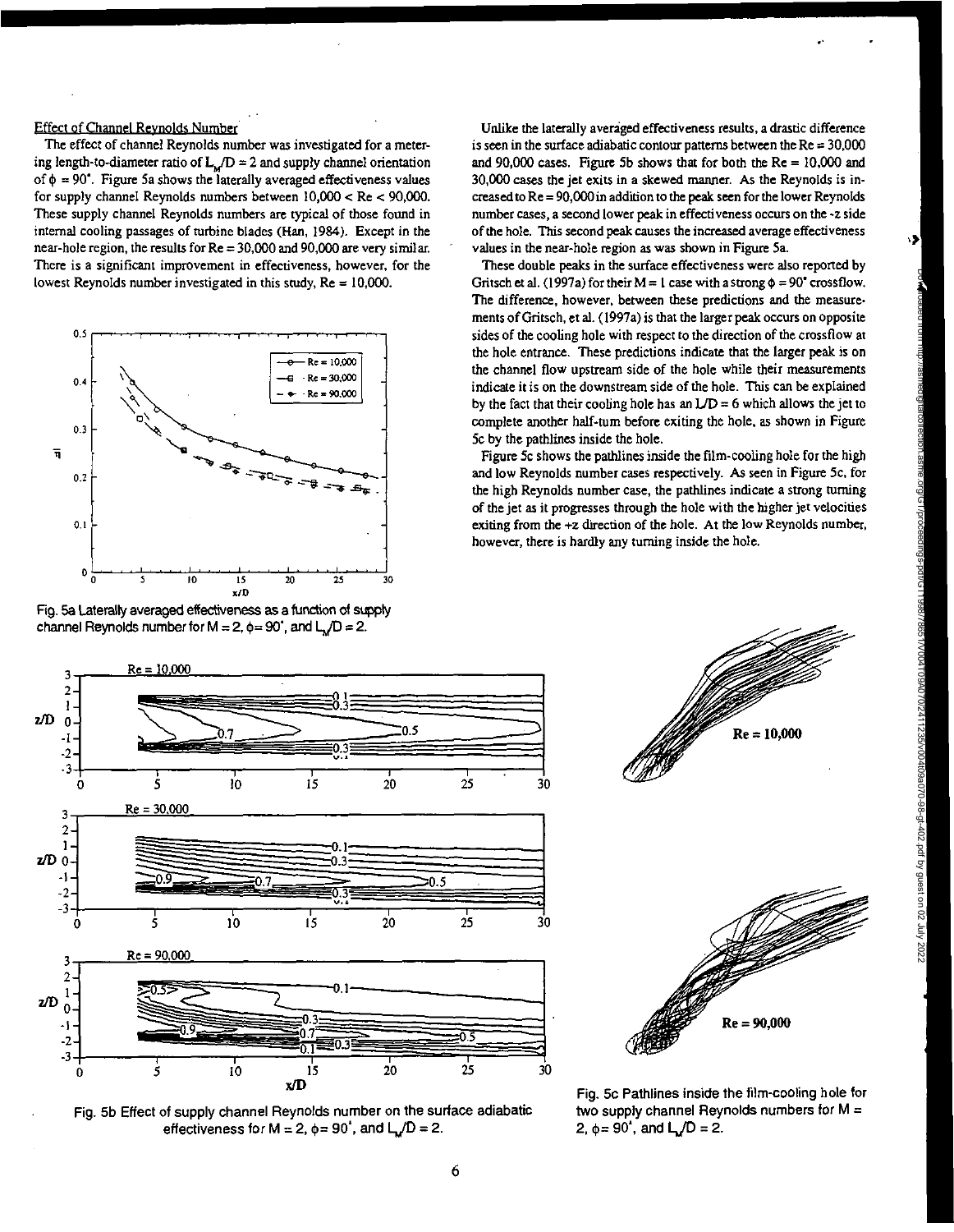# Effect of Hole Metering Length

Three different metering lengths were simulated for a blowing ratio of  $M = 2$ with a Reynolds number of  $Re = 30,000$ . The laterally averaged effectiveness results for the pierrum and  $\phi = 90^\circ$  cases are shown in Figure 6a. Results for the plenum case show that there is a small effect with the smallest metering length having a lower averaged effectiveness in the near-hole region compared to the longer metering length holes. This disadvantage, however, in the near-hole **4** region is counter-balanced with the higher average effectiveness values beyond  $x/D = 10$ . This near-hole effect can be explained by the fact that at the shortest metering length the exiting jet has a higher trajectory causing a lower effectiveness. For the same reason, further downstream there is a higher effectiveness. compared to the longer metering lengths,

For the  $\phi = 90^{\circ}$  case, there is a significant reduction in the lateral averaged effectiveness for the longer metering length hole. It is quite surprising that as the metering length of the hole becomes longer, there is a continued reduction in effectiveness. These results can be explained by examining the flow inside the cooling hole. Figure 6b shows the velocity vectors on a vertical plane at the hole centerline, which is not a plane of symmetry for this  $\phi = 90^{\circ}$  case. For the longer metering length, there is a small separation bubble at the hole entrance, but there is enough hole length for the jet to reattach. There is only a slight separation near the exit of the hole. In contrast for a small metering length the jet is unable to reattach before the expansion occurs thereby causing a very strong jetting action which pushes the jet towards the windward side of the hole. This jetting action deflects the mainstream and actually reduces the amount of hot mainstream ingestion inside the hole, as shown in Figure 6c. For this reason we see an improved performance in tams of adiabatic effectiveness. A larger separation region for a smaller metering length is expected based on the discharge coefficients discussed earler whereby lower  $C_n$  values occurred at smaller  $L_n/D$ .

These results are *key* in operating with a 15' diffused cooling hole used in combination with a 90' coolant supply channel orientation. These results indicate that it is, in fact, beneficial to have separation inside a diffused cooling hole. This is further illustrated for the plenum case in which the flow is completely separated for all the metering length cases and shows unchanged and relatively good performance in laterally averaged effectiveness values. Improved effectiveness values occur because a large portion of the jet exiting the hole is protected by the upstream hole jetting effect, In addition because the jet is exiting from the upstream portion of the hole, there is enough streamwise distance to allow the jet to be pushed down before encountering the downstream surface.



Fig. 6a Laterally averaged effectiveness as a function of metering length for  $M = 2$  and Re = 30,000.



Fig. 6b Velocity vectors on a vertical plane at the jet centerline for two metering lengths for  $\phi = 90^\circ$ , M = 2 and Re = 30,000.

Downloaded from http://asmedigitalcollection.asme.org/GT/proceedings-pdf/071988/7869/00410984112356/004099402.pdf by guest on 02 July 2022 Downloaded from http://asmedigitalcollection.asme.org/GT/proceedings-pdf/GT1998/78651/V004T09A070/2411235/v004t09a070-98-gt-402.pdf by guest on 02 July 2022



Fig. 6c Ingestion within the film-cooling hole as a function of metering length for  $M = 2$  and  $Re = 30,000$ .